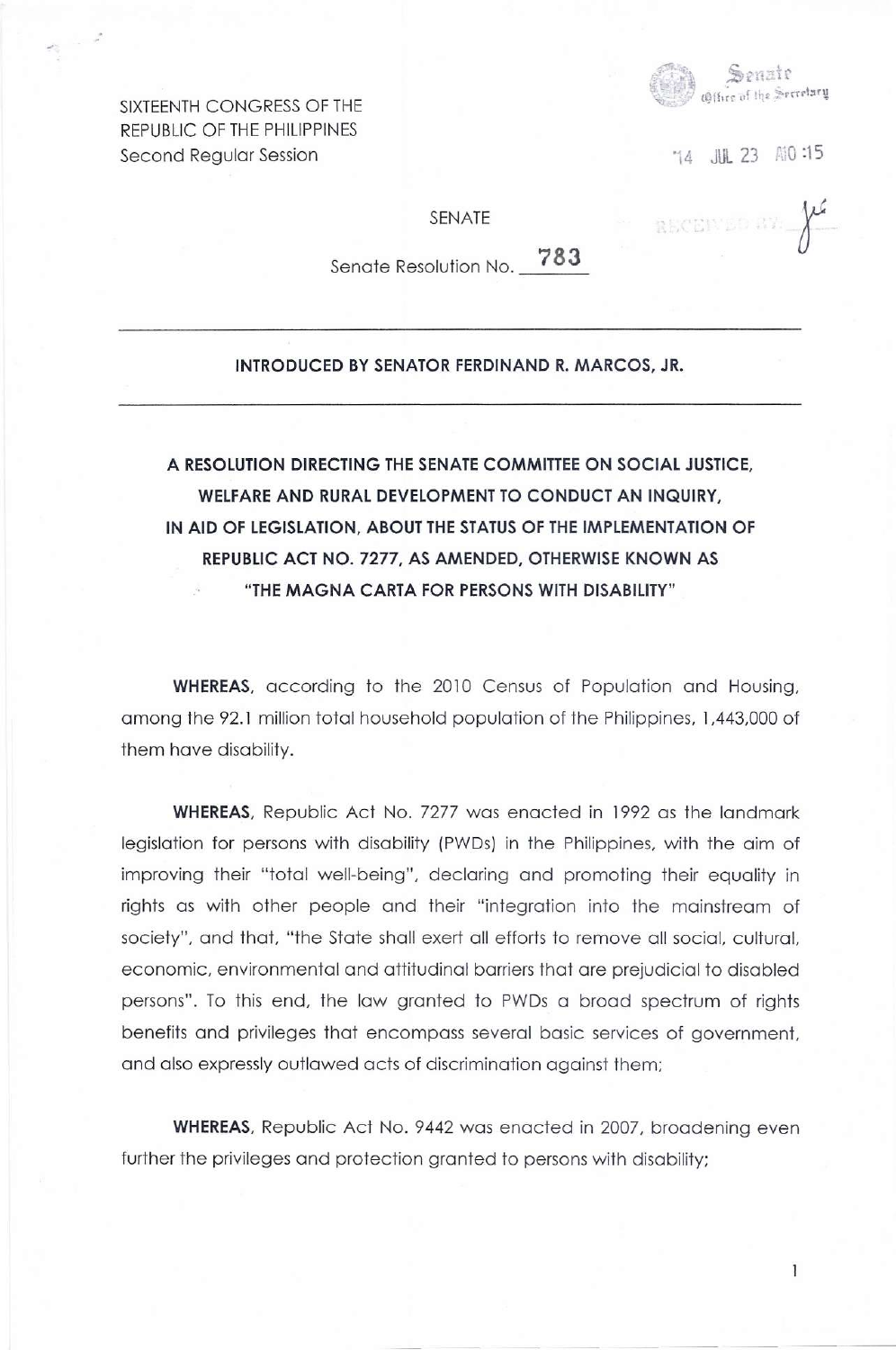**WHEREAS,** Republic Act No. 10070 was enacted in 2010, and clearly provided for the role of the local government units (LGUs) in the implementation of the law. Through the amendatory law, LGUs were mandated to establish local offices dedicated to the service of our PWDs and to allocate the necessary funds to fully implement the law in their respective jurisdictions;

**WHEREAS,** considering the broad scope of the law, and the numerous agencies of government involved in its implementation, and the dearth of a substantial, detailed, integrated, agency-specific information about whether the objectives of the law are being fully achieved on all aspects of government services, the People, especially the PWDs themselves, through Congress, have the right to inquire about the status of the overall implementation of the law.

**NOW, THEREFORE, BE IT RESOLVED,** on the occasion of the 2014 National Disability Prevention and Rehabilitation Week, that the Senate direct the Committee on Social Justice, Welfare and Rural Development to conduct an inquiry in aid of legislation and call upon the appropriate agencies of government to report on the overall status of the implementation of the Magna Carta for Persons with Disability, in relation to their respective mandates, as follows:

- 1) Department of Social Welfare and Development (DSWD) and National Council for Disability Affairs (NCDA), with regard to provision of social services for PWDs, and the overall monitoring of the implementation of the law and possible policy changes and developments;
- 2) Department of Labor and Employment (DOLE), with regard to the employment status and available opportunities to PWDs;
- 3) Department of Education (DepEd), with regard to the state of education of, and provision and grant of special programs and financial assistance programs for PWDs;
- 4) Department of Health (DOH), with regard to the health services and programs, including medical and dental privileges for PWDs;

2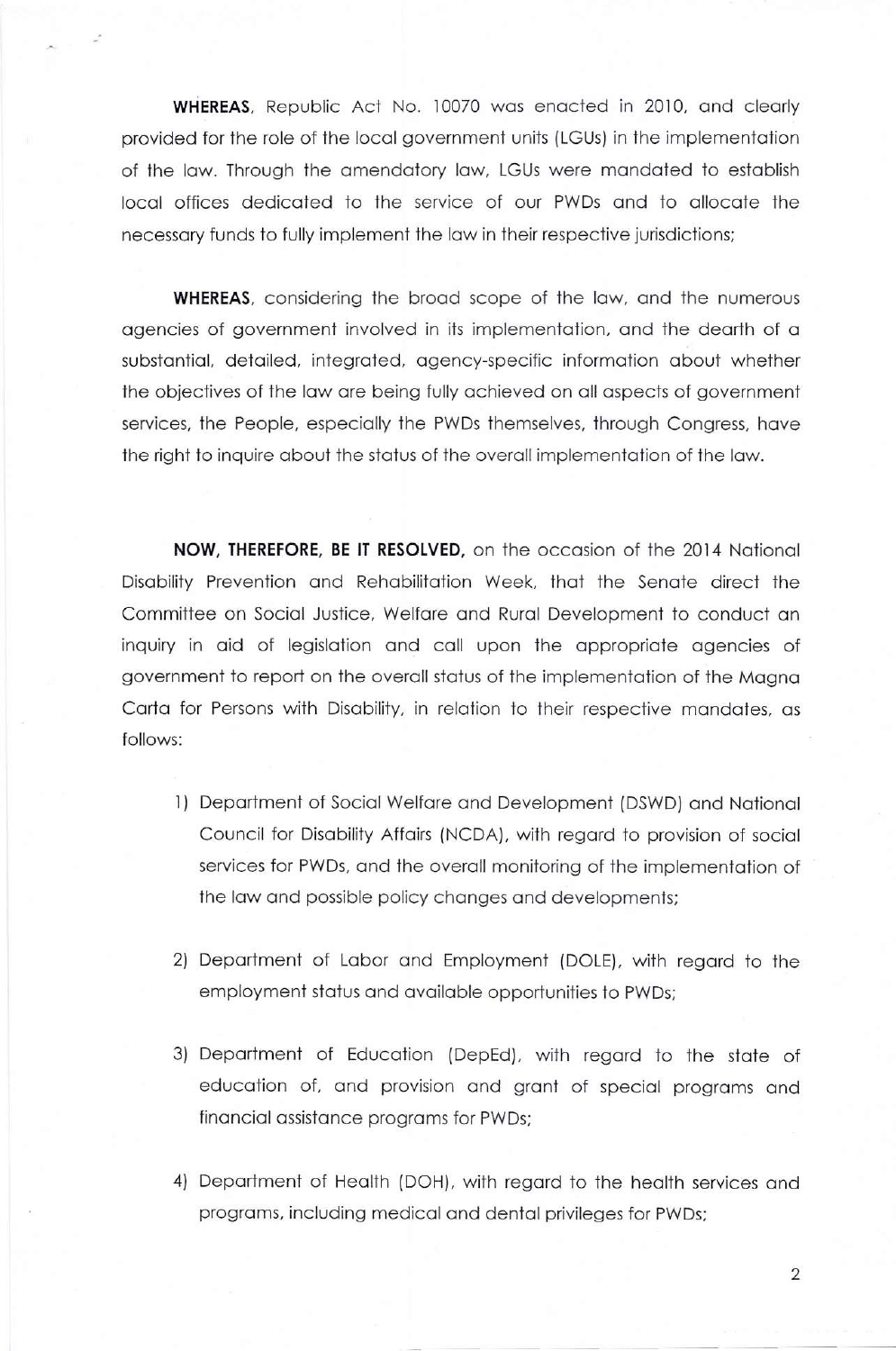- 5) Department of Trade and Industry (DTI) and Department of Agriculture (DA), with regard to the availment of consumer rights, benefits and incentives by PWDs, and their fair and equal access to business establishments, facilities and other consumer services;
- 6) Department of Finance (DOF), with regard to status of the grant of tax and duties incentives, privileges and other fiscal incentives for PWDs, as well as for those caring for and living with PWDs, and for donors and other private sector participants contributing to the welfare and care of PWDs;
- 7) Department of Public Works and Highways (DPWH), with regard to the mobility and accessibility to public services of, and the realization of a barrier-free overall infrastructure environment for, PWDs;
- 8) Department of Transportation and Communications (DOTC), with regard to media, communication and transportation aids, services and privileges for PWDs;
- 9) Department of Interior and Local Government (DILG), with regard to the registration and recognition of PWDs, as well as the status of compliance by LGUs with the mandate to establish Disability Affairs offices in their respective jurisdictions;
- 10)Commission on Elections (Comelec), with regard to the status of the exercise of electoral rights and privileges by PWDs;
- **<sup>11</sup> )** Department of Justice (DOJ) and the Commission on Human Rights (CHR), with regard to the state of investigation, enforcement and prosecution of acts of ridicule, harsh treatment and discrimination against PWDs and other violations of and offenses under the Magna Carta for Persons with Disability, whether committed by natural persons or juridical persons;